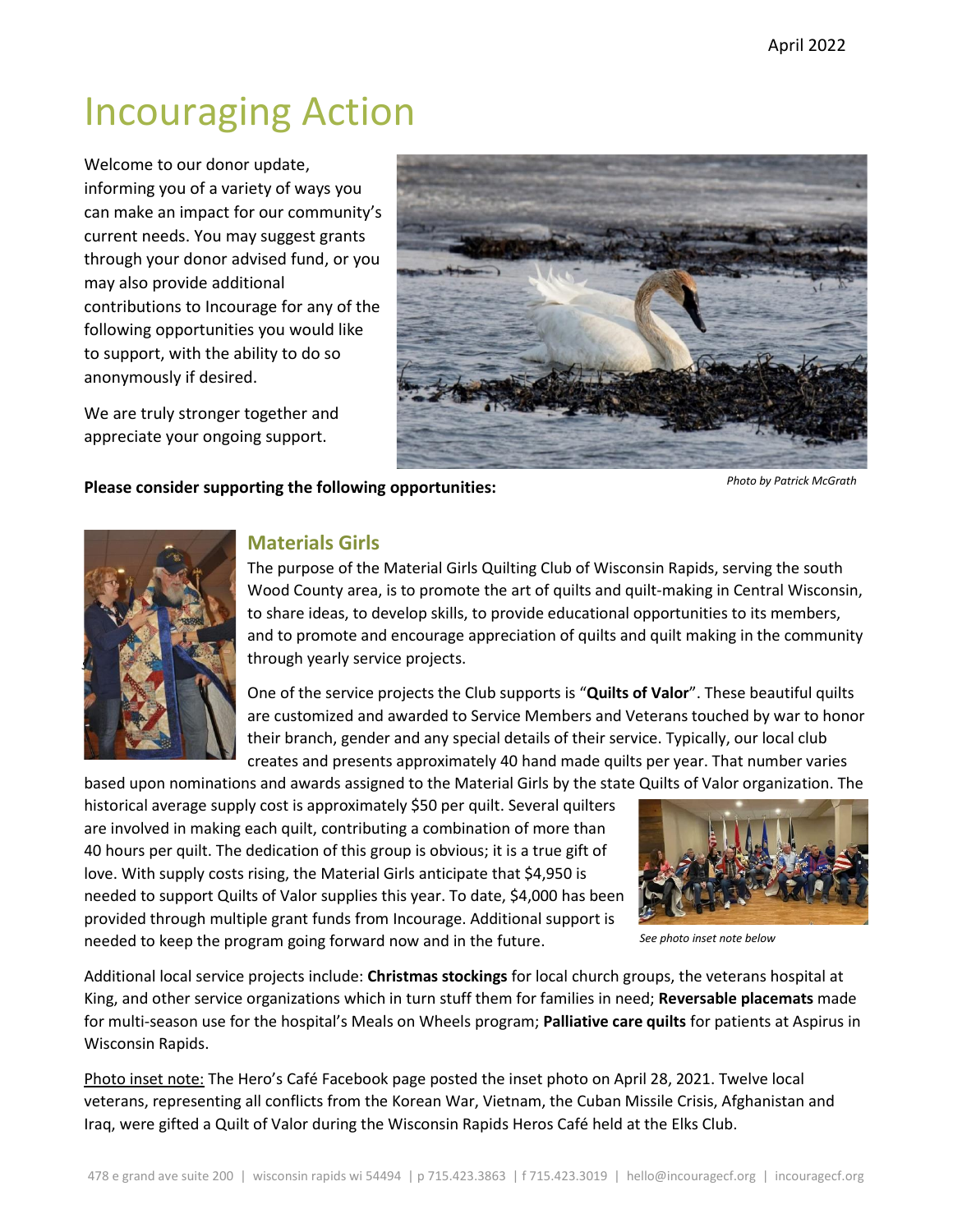

# **Stuff the Bus/Stuff the Desk**

Stuff the School Bus is a collaborative effort among several local nonprofit, government and school agencies where donations of school supplies are collected during an event held at Lunch By the River. The donations are later distributed to local students in need during the Stuff the Desk event. All

families with a financial need are eligible.

Stuff the Bus has been serving students in our community for over 10 years. In 2021, more than 650 students were served. This year, the Committee anticipates serving 850-900 students. This service wouldn't be possible without the generosity from our residents, local businesses, and service organizations, as well as grant funding to help offset shortages.



# **Wisconsin Rapids Boxing Club**

The Wisconsin Rapids Boxing Club, serving the Tri-City area for the past 46 years, is in the process of relocating to the Port Edwards YMCA. Currently located at an abandoned building in Nekoosa, this move will provide the boxers and coaches a safe, warm, and well-lit place to practice.

In early 2019, New York Times reporter James Card and photographer Lauren Justice travelled to our community for a feature article. "A Rural Boxing Gym Puts Up a Fight" was published March 7, 2019 in The New York Times. The inset photo was one of several included in the article. This article created renewed interest in the Club. In fact, they have seen such an influx of youth that additional sessions are being offered in order to accommodate all the youth.



The Boxing Club has trained over 1,500 individuals throughout the years, including 45 State Champions and 19 Mid-West Champions. The program is unique as they include kids who are too small or do not have the financial resources to play high school sports. There are many programs in our community designed to serve disadvantaged children, but after they reach 13-14 years old, many are looking for something else to try. The Club offers guidance and mentoring, and they become a valued member of the boxing community. Lifelong friendships are formed and reported to be maintained over time and across long distances. The Club consists of both female and male boxers, from 8-40 years old, and come from different backgrounds, races, family structures, and economic levels. To make the program affordable and accessible to all, yearly dues are \$20.

The Legacy Foundation of Central Wisconsin is currently offering a \$1:\$1 matching opportunity up to \$25,000. \$5,000 has been raised to date, with an additional \$5,000 pledged. Funds raised will be used to replace the homemade ring, worn out headgear and gloves, and provide for long-term needs of the program which mentors youth through a boxing program that emphasizes respect, integrity, discipline, and sportsmanship, so they may have the tools to succeed inside and outside of the ring. Should you be interested, there is an opportunity to recognize grants and personal donations at various levels of giving.

Read "A Rural Boxing Gym Puts Up a Fight", The New York Times, By James Card and Photographs by Lauren Justice, March 7, 2019 at [https://www.nytimes.com/2019/03/07/sports/wisconsin-rapids-boxing-club.html.](https://www.nytimes.com/2019/03/07/sports/wisconsin-rapids-boxing-club.html)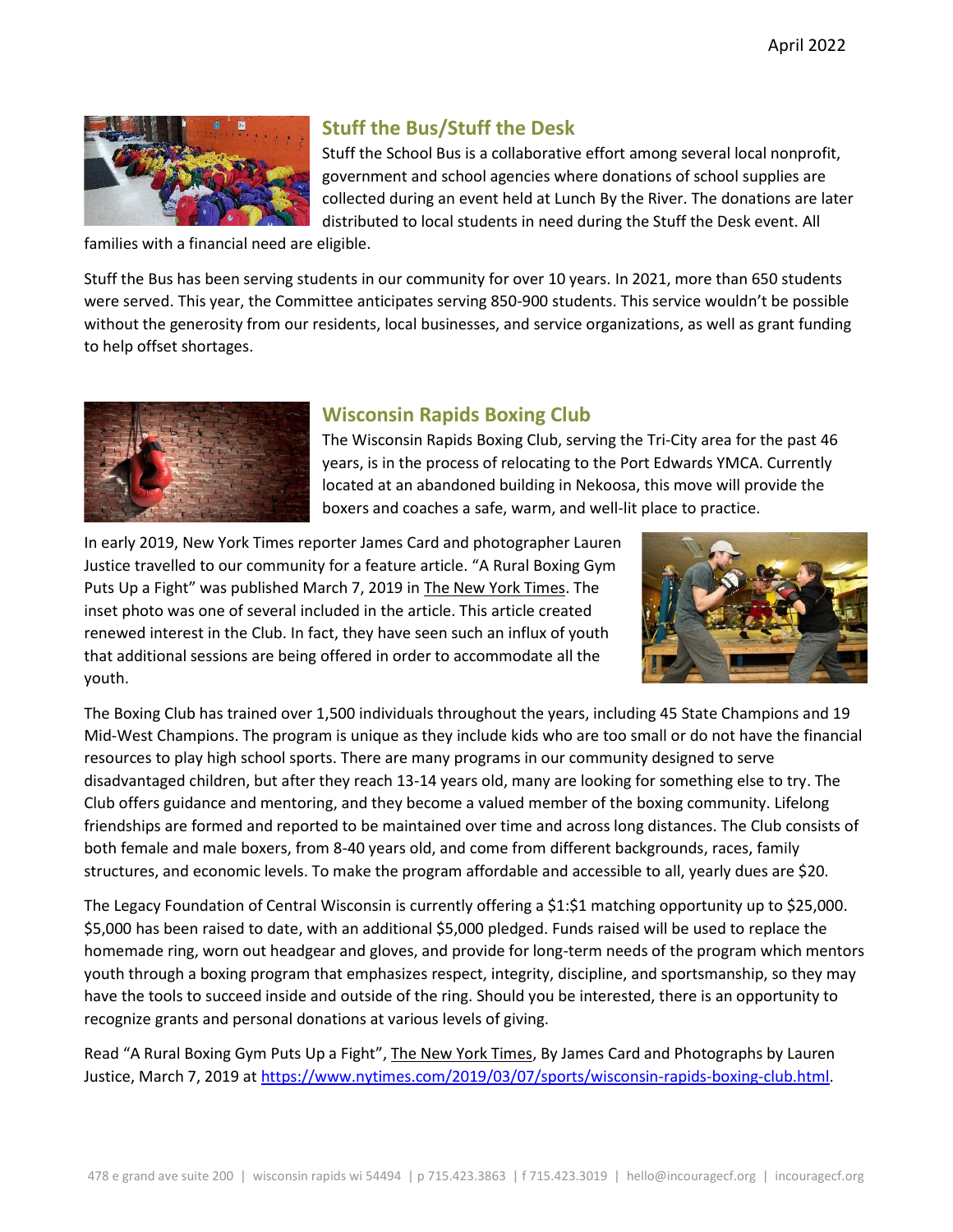

# **Friends of Rapids Music**

Planning is in full swing for FRM 2022. This all-day music festival will be held at Robinson Park in Wisconsin Rapids on September 10. It is open to the general public and includes bands from many different genres including acoustic, country, jazz, polka, blues, rock, dance variety, and much more.

Seeking to draw in more families and a diverse cross-section of our community, in addition to featuring music across all genres, the 2021 festival

included Hmong and Native American performers and a variety of children's activities. With attendance in the range of 700 to 1,000 the festival is an economic driver and a way to bring musicians together to share the healing power of music with people from all walks of life in our community. There really is something for everyone! Learn more at [www.frmgroup.org.](https://www.frmgroup.org/)



# **Amateur Radio Group**

Thanks to previous donations of support received in 2021, the Heart of Wisconsin Amateur Radio Group was able to purchase an unfinished enclosed 16-foot trailer to use as a transportable communications center. Due to increased pricing from vendors as a result of the pandemic, and to make the trailer fully functional for its intended purpose, additional donations are being requested to purchase and install electrical, windows, flooring, air

conditioning/heat, insulation, interior LED lighting, a fiberglass wall and a ceiling liner.

In the event of a disaster, the organization, comprised of trained and licensed volunteer amateur radio operators, provides emergency communication and support for agencies such as local law enforcement, the National Weather Service, United Way, American Red Cross and the Salvation Army. The new trailer, when outfitted with equipment, will house amateur radio communications equipment and antennas, and be used when the group is called upon to participate in emergency (actual or practice) and public service events in Wood, Adams and surrounding counties. It will also serve as an educational and outreach site as a means to promote amateur radio and provide STEM education.

Total cost needed to equip the trailer is \$4,000; \$1,000 has been raised. Learn more at [www.howarg.org.](http://www.howarg.org/)

# **Friends of Incourage**

All gifts to the "Friends of Incourage Fund" support Incourage's ongoing community-building work and are used to nimbly and flexibly support these

community needs as they are identified. With the economies of scale made possible by our donors who collectively invest in the future of our community, Incourage professionally manages and invests these assets to make a lasting impact on the future of south Wood County, a place we all call home. Gifts of all size are appreciated, and all friends will be recognized on the Incourage website, posted publicly at the Incourage office, and may also be recognized through other media. Friends of Incourage include any dollar amount, Founding Friends are partners who make contributions of \$5,000 or more; be a Friend and become a Founding Friend over time. If you appreciate the work that we are doing, your support, no matter the amount, helps Incourage to do more. Learn more a[t www.incouragecf.org.](http://www.incouragecf.org/)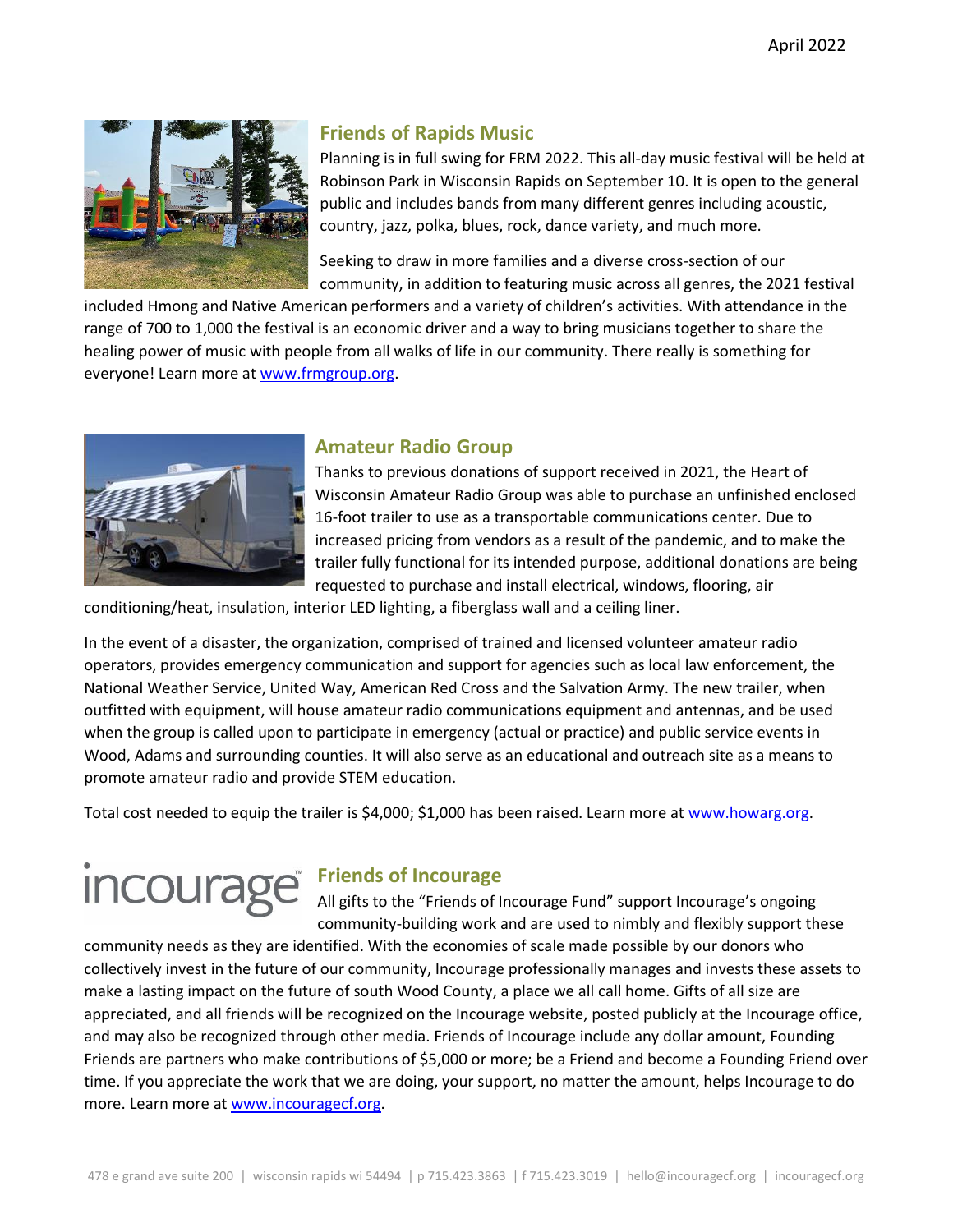

# **Hmong American Center**

To better serve Wood County's Southeast Asian residents, the Hmong American Center (HAC) is opening a branch office in Wisconsin Rapids. They will be located at 2821 8th St S, Ste #5; grand opening is April 17 at 2pm.

The Hmong American Center engages in economic, social and multi-cultural development, serving as an educational and resource center for its members

and surrounding communities through leadership, cooperation and collaboration. Programs and services include: preserving their heritage through cultural advocacy, building relationships between law enforcement and the Southeast Asian community, providing educational support to help prepare future generations for career opportunities including public service careers, assisting aging adults with tax preparation, helping to bridge the gap for residents facing food insecurity, and providing translation services.

Financial support helps HAC provide outreach, programs and services, and supports the organization's operating needs, including maintaining a local branch office. Learn more at [www.hmongamericancenter.org.](http://www.hmongamericancenter.org/)



### **Family Center**

The Family Center is requesting support for three to four staff members to attend "A Window Between Worlds Art Workshop Facilitator Training". This two-day immersive virtual training focuses on trauma-informed care, intersectionality, cultural responsiveness, and oppression as a form of trauma. Staff will learn how art can support healing through creative expression, with attendees receiving the materials necessary to train other staff members,

including offering an internal only train-the-trainer component. Future staff will be able to receive training by the Family Center facilitators to help the program's long-term sustainability. The cost of the workshop is \$1,500 per person; \$6,000 for four staff members to attend. Additionally, internal staff training will cost \$50 per staff member for supplies and materials. The number of internal staff trained over time will evolve. We anticipate the program will have a long-lasting positive impact on the staff and families they serve. Learn more about The Family Center a[t www.familyctr.org.](http://www.familyctr.org/)



# **Central Wisconsin Cultural Center**

The Cultural Center's Phase 2 Patio Project will bring more opportunities for live entertainment to their outdoor stage, showcase local sculpture artists in the Art Park, and increase green space on 8th Street with additional landscaping. \$50,000 from their previous fundraising campaign is allocated to the project. Based upon the latest project quote, \$85,000 is still needed.

The Cultural Center is also requesting support to help create an internal "scholarship fund" to subsidize residents who would like to take classes. Some residents have shared with staff that they are interested but cannot afford them. This type of internal fund would help students take classes at a greatly reduced fee. Learn more about CWCC at www.culturalcenterarts.com.